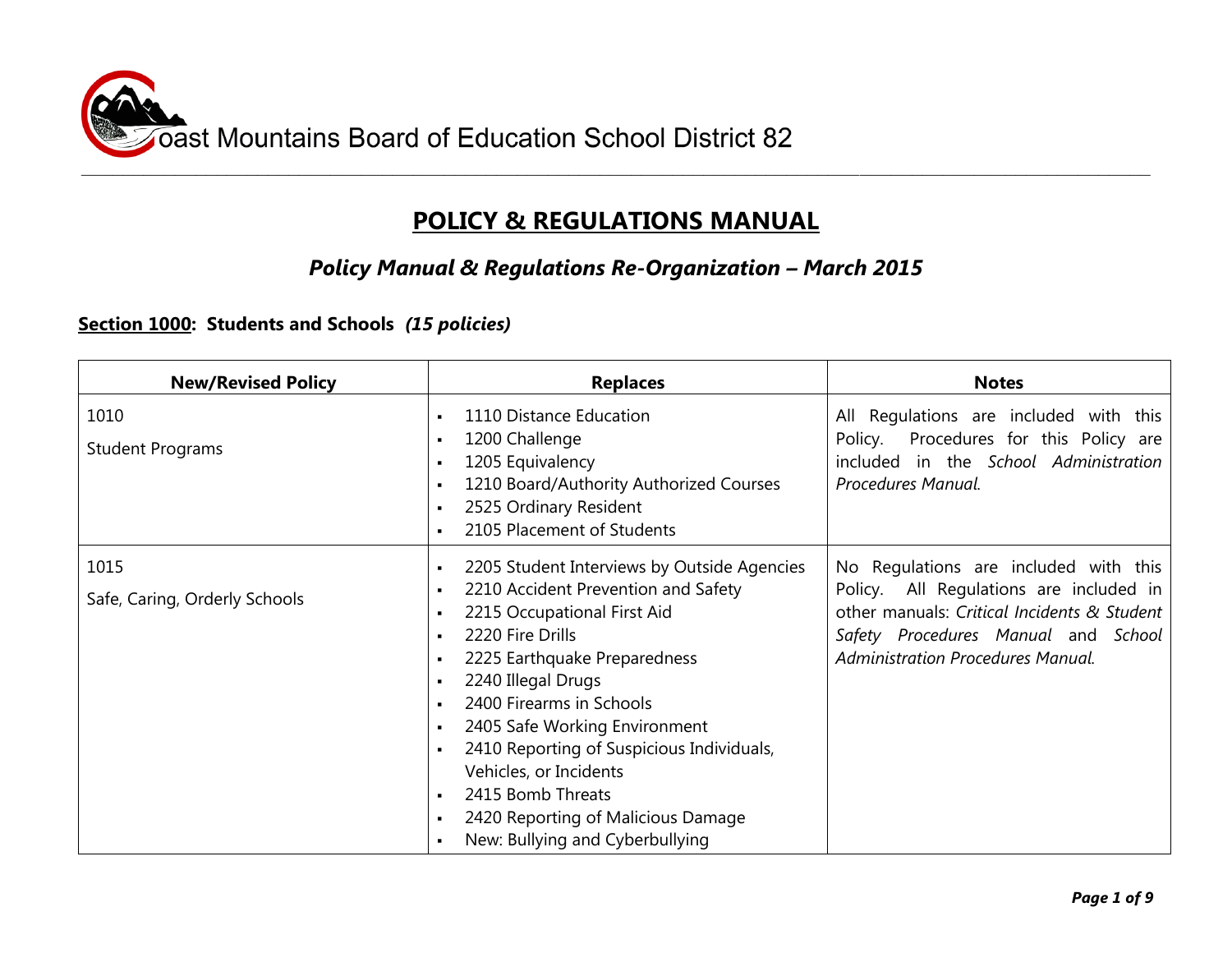# **Section 1000: Students and Schools** *(15 policies) (continued)*

| <b>New/Revised Policy</b>                     | <b>Replaces</b>                                                                                                                                                                              | <b>Notes</b>                                                                                                                                         |
|-----------------------------------------------|----------------------------------------------------------------------------------------------------------------------------------------------------------------------------------------------|------------------------------------------------------------------------------------------------------------------------------------------------------|
| 1020<br>Diversity in Schools                  | 1100 Multiculturalism<br>$\blacksquare$<br>2125 Anti-Discrimination<br>$\blacksquare$                                                                                                        | No Regulations are included with this<br>Policy.                                                                                                     |
| 1025<br>Code of Conduct                       | 2109 Student Code of Conduct<br>$\blacksquare$<br>2110 Student Conduct and Safety<br>$\blacksquare$<br>2115 Suspension of Students<br>$\blacksquare$<br>2240 Illegal Drugs<br>$\blacksquare$ | Includes Regulations referring to Illegal<br>Procedures for this Policy are<br>Drugs.<br>included in the School Administration<br>Procedures Manual. |
| 1030<br>Schools and Programs of Choice        | 2520 Schools and Programs of Choice<br>$\blacksquare$<br>2505 School Attendance Areas<br>$\blacksquare$                                                                                      | All Regulations are included with this<br>Policy.                                                                                                    |
| 1035<br><b>Student Records</b>                | 5705 Student Records: Confidentiality,<br>$\blacksquare$<br>Appropriate Use, Storage, and Retrieval                                                                                          | All Regulations are included in this Policy.<br>Procedures for this Policy are included in<br>School Administration Procedures<br>the<br>Manual.     |
| 1040<br>Access to Schools by Outside Agencies | 2204 Access to Schools (Students/Staff) by<br>$\blacksquare$<br><b>Outside Agencies</b>                                                                                                      | All Regulations are included with this<br>Policy.                                                                                                    |
| 1045<br><b>Child Protection</b>               | 2200 Child Abuse<br>$\blacksquare$                                                                                                                                                           | All Regulations are included with this<br>Policy. Procedures for this Policy are<br>included in the School Administration<br>Procedures Manual.      |
| 1050<br>Learner Support                       | 2100 Student Support Services<br>$\blacksquare$                                                                                                                                              | No Regulations are included with this<br>Policy.                                                                                                     |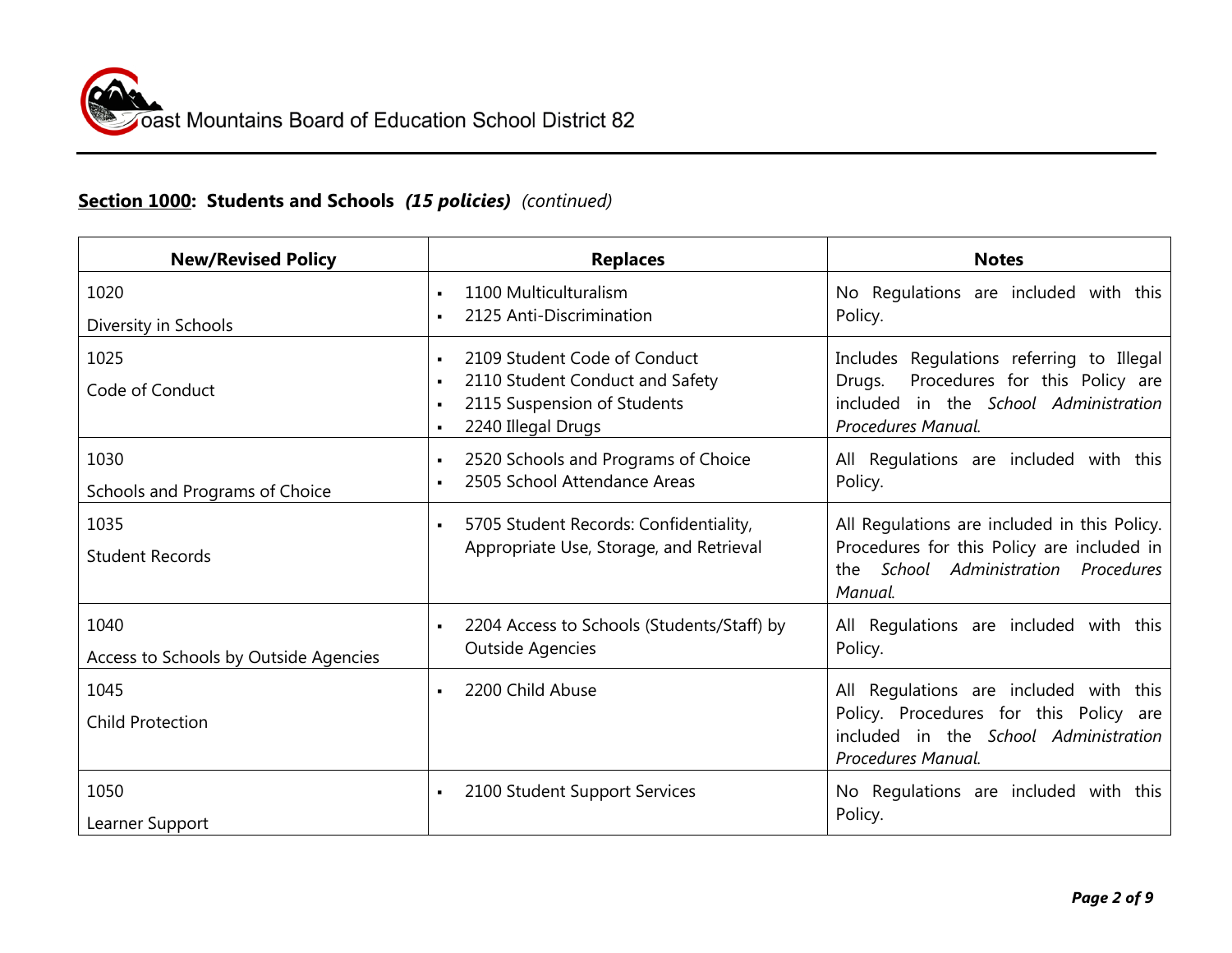# **Section 1000: Students and Schools** *(15 policies) (continued)*

| <b>New/Revised Policy</b>                    | <b>Replaces</b>                                                   | <b>Notes</b>                                                                                                                           |
|----------------------------------------------|-------------------------------------------------------------------|----------------------------------------------------------------------------------------------------------------------------------------|
| 1055                                         | 2231 Anaphylaxis<br>$\blacksquare$                                | All Regulations are included with this                                                                                                 |
| Anaphylaxis                                  |                                                                   | Policy. Procedures for this Policy are<br>included in the Critical Incidents and                                                       |
|                                              |                                                                   | <b>Student Safety Procedures Manual.</b>                                                                                               |
| 1060                                         | 2230 Treatment of Students<br>$\blacksquare$<br>2235 Immunization | All Regulations are included with this                                                                                                 |
| <b>Communicable Diseases and Medications</b> | $\bullet$<br>New: Blood Borne Diseases<br>$\blacksquare$          | Policy. Procedures for this Policy are<br>included in the School Administration<br>Procedures Manual.                                  |
| 1065                                         | 1300 Instructional Materials                                      | All Regulations are included with this                                                                                                 |
| Learning Resources                           |                                                                   | Policy. Procedures for this Policy are<br>included in the School Administration<br>Procedures Manual.                                  |
| 1070                                         | 2300 Concerns by Parents<br>$\blacksquare$                        | All Regulations are included with this                                                                                                 |
| Concerns by Parents                          |                                                                   | Policy. See also Regulations included in the<br>Appeals Bylaw. Procedures for this Policy<br>are included in the School Administration |
|                                              |                                                                   | Procedures Manual.                                                                                                                     |
| 1075                                         | 6100 Transportation of Students<br>$\blacksquare$                 | All Regulations are included with this                                                                                                 |
| <b>Transportation of Students</b>            | 6300 Transportation Assistance: Walk Limits                       | Policy.                                                                                                                                |
| 1080                                         | 1215 Field Trips and Outdoor Education<br>$\blacksquare$          | No Regulations are included with this                                                                                                  |
| Field Trips and Outdoor Education            |                                                                   | Policy. Procedures for this Policy are<br>included in the School Administration<br>Procedures Manual.                                  |
|                                              |                                                                   |                                                                                                                                        |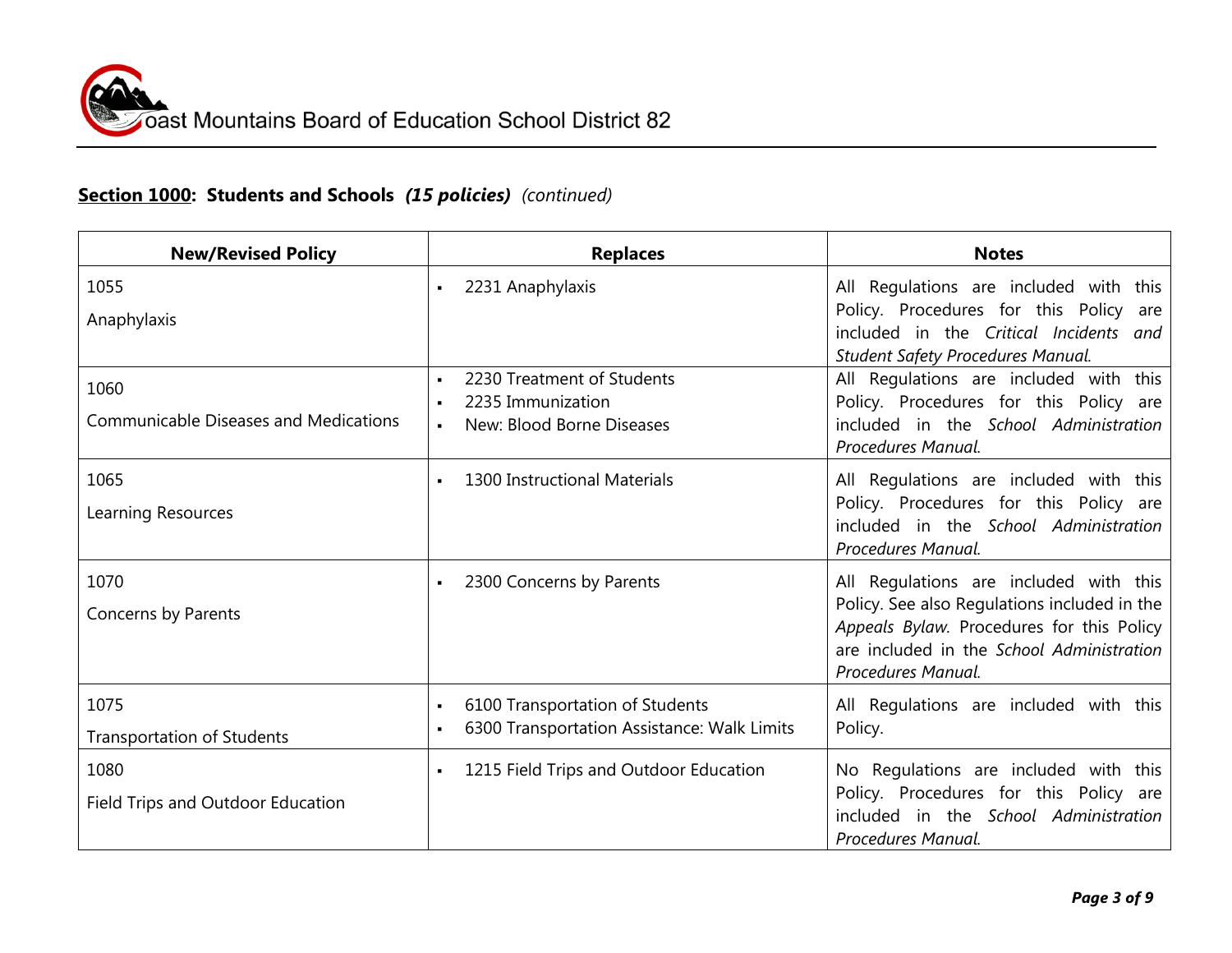# **Section 2000: Personnel** *(5 policies)*

| <b>New/Revised Policy</b>      | <b>Replaces</b>                   | <b>Notes</b>                                                                  |
|--------------------------------|-----------------------------------|-------------------------------------------------------------------------------|
| 2010                           | 3605 Harassment<br>$\blacksquare$ | All Regulations are included in this Policy.                                  |
| Harassment                     |                                   | Recently updated to include Bullying from<br>WCB Bullying Policy.             |
| 2015                           | <b>New</b>                        | No Regulations are included in this Policy.                                   |
| Occupational Health and Safety |                                   | Regulations are replaced<br>by<br>the<br>Occupational Health & Safety Program |
|                                |                                   | Manual.                                                                       |
| 2020                           | <b>New</b>                        | In progress.                                                                  |
| Respect in the Workplace       |                                   |                                                                               |
| 2025                           | 3600 Criminal Records Checks      | No Regulations are included in this Policy.                                   |
| <b>Criminal Records Checks</b> |                                   | Indicates compliance with most recent<br>Ministry and Government Regulations. |
| 2030                           | 3300 Teacher Exchange             | All Regulations are included in this Policy.                                  |
| Teacher Exchange               |                                   |                                                                               |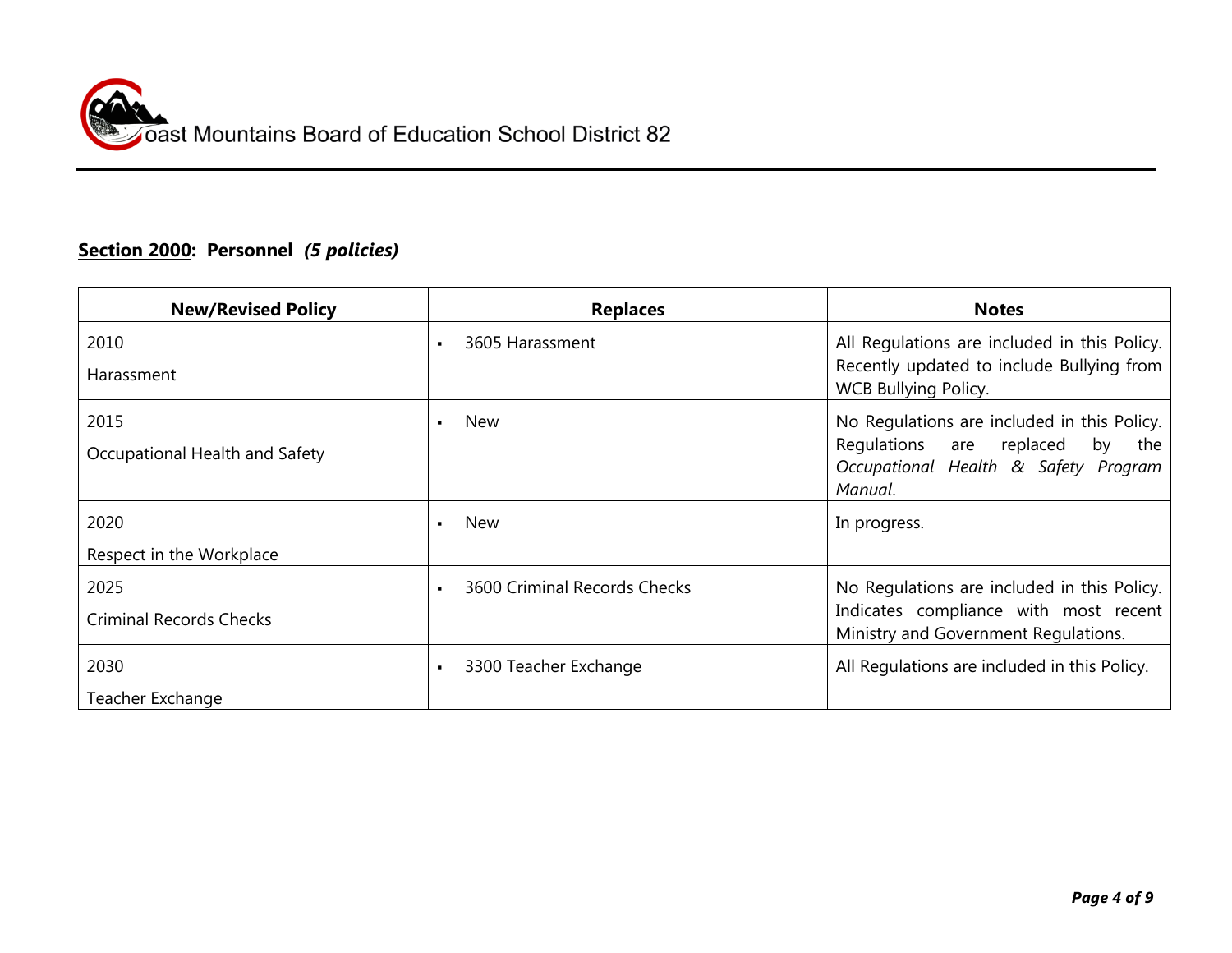#### **Section 3000: Finances** *(11 School District Policies + 2 Ministry of Education Policies)*

| <b>New/Revised Policy</b>           | <b>Replaces</b>                                            | <b>Notes</b>                                                                           |
|-------------------------------------|------------------------------------------------------------|----------------------------------------------------------------------------------------|
| 3010                                | <b>New</b><br>$\blacksquare$                               | All Regulations are included in this Policy.                                           |
| Disposal of Land or Improvements    |                                                            |                                                                                        |
| 3015                                | 4200 Reimbursement of Expenses<br>$\blacksquare$           | All Regulations are included in this Policy.                                           |
| Reimbursement of Expenses           |                                                            |                                                                                        |
| 3020                                | 4505 Non-Public Funds<br>$\blacksquare$                    | All Regulations are included in this Policy.                                           |
| Non-Public Funds                    |                                                            |                                                                                        |
| 3025                                | <b>New</b><br>$\blacksquare$                               | All Regulations are included in this Policy.                                           |
| Corporate Sponsorship and Donations |                                                            |                                                                                        |
| 3030                                | 4510 Gifts to Schools<br>$\blacksquare$                    | All Regulations are included in this Policy.                                           |
| Donations and Gifts to Schools      | 4515 Charitable Donations                                  | Procedures for this Policy are included in<br>School Administration Procedures<br>the. |
|                                     |                                                            | Manual.                                                                                |
| 3035                                | 4405 Disposal of Surplus Assets<br>$\blacksquare$          | All Regulations are included in this Policy.                                           |
| Disposal of Surplus Assets          |                                                            |                                                                                        |
| 3040                                | 4404 Purchasing, Bidding Procedures, and<br>$\blacksquare$ | No Regulations are included in this Policy.                                            |
| Purchasing and Bidding              | <b>Tender Acceptance</b>                                   |                                                                                        |
|                                     |                                                            |                                                                                        |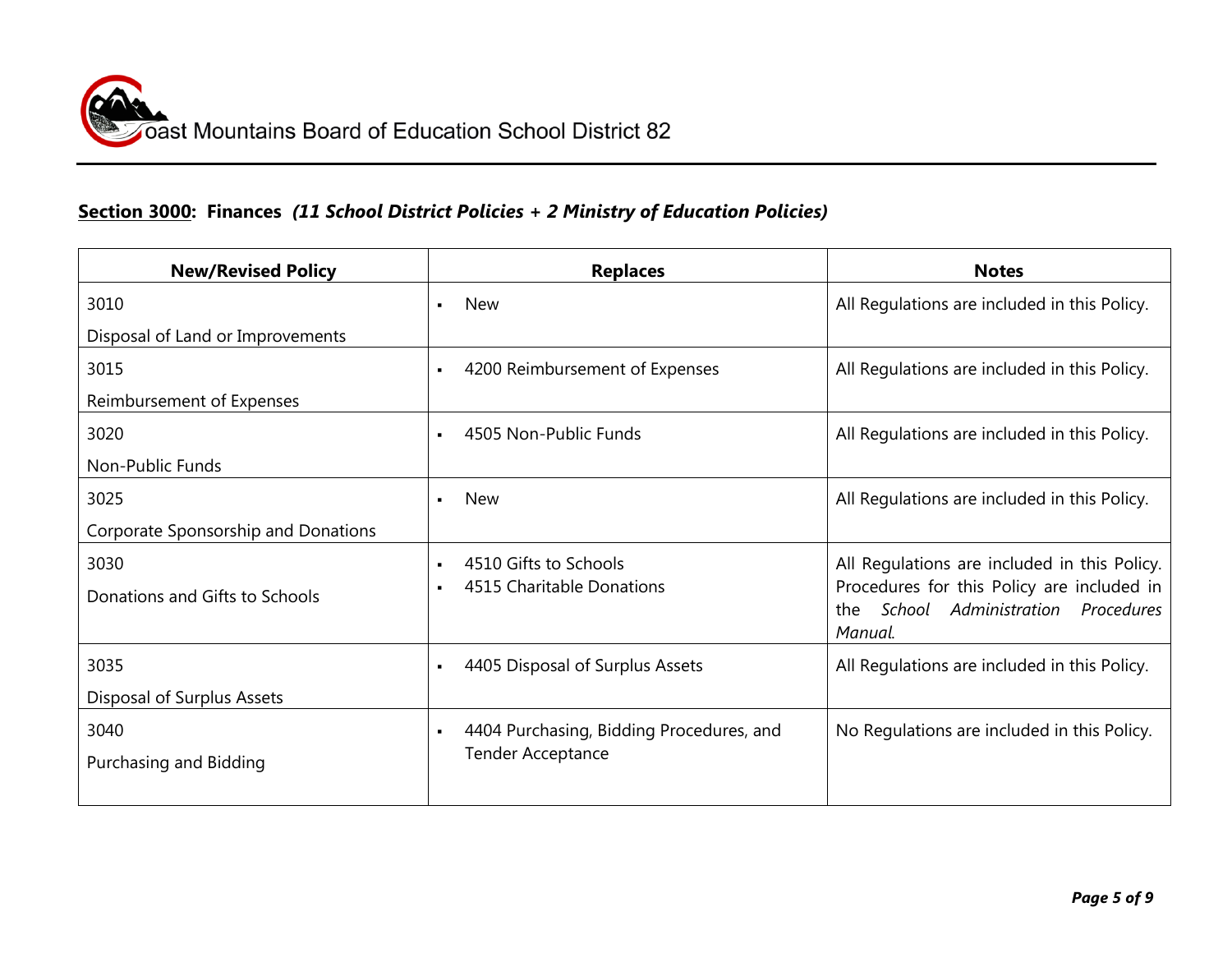## **Section 3000: Finances** *(11 School District Policies + 2 Ministry of Education Policies)**(continued)*

| <b>New/Revised Policy</b>                                                         | <b>Replaces</b>                                                        | <b>Notes</b>                                                                                                                                       |
|-----------------------------------------------------------------------------------|------------------------------------------------------------------------|----------------------------------------------------------------------------------------------------------------------------------------------------|
| 3045<br><b>Request for Education Services</b>                                     | 3315 Request for Education Services from<br><b>Other Jurisdictions</b> | All Regulations are included in this Policy.<br>Procedures for this Policy are included in<br>School Administration Procedures<br>the :<br>Manual. |
| 3050                                                                              | 7500 Closure of School Facilities<br>$\blacksquare$                    | All Regulations are included in this Policy.                                                                                                       |
| Closure of School Facilities                                                      |                                                                        |                                                                                                                                                    |
| 3055<br><b>International Student Graduation Credit:</b><br><b>Ministry Policy</b> | 2510 International Students<br>$\blacksquare$                          | District policy and regulations are replaced<br>by the Ministry of Education Policy and<br>Regulations.                                            |
| 3060<br>Board of Education Fees Order:<br>Ministry Policy                         | 2800 Fees and Deposits<br>$\blacksquare$                               | District policy and regulations are replaced<br>by the Ministry of Education Policy and<br>Regulations.                                            |
| 3065<br>Honoraria                                                                 | 4304 Honoraria<br>$\blacksquare$                                       | All Regulations are included in this Policy.                                                                                                       |
| 3070                                                                              | 5405 Signing Officers<br>$\blacksquare$                                | No Regulations are included in this Policy.                                                                                                        |
| <b>Signing Officers</b>                                                           |                                                                        |                                                                                                                                                    |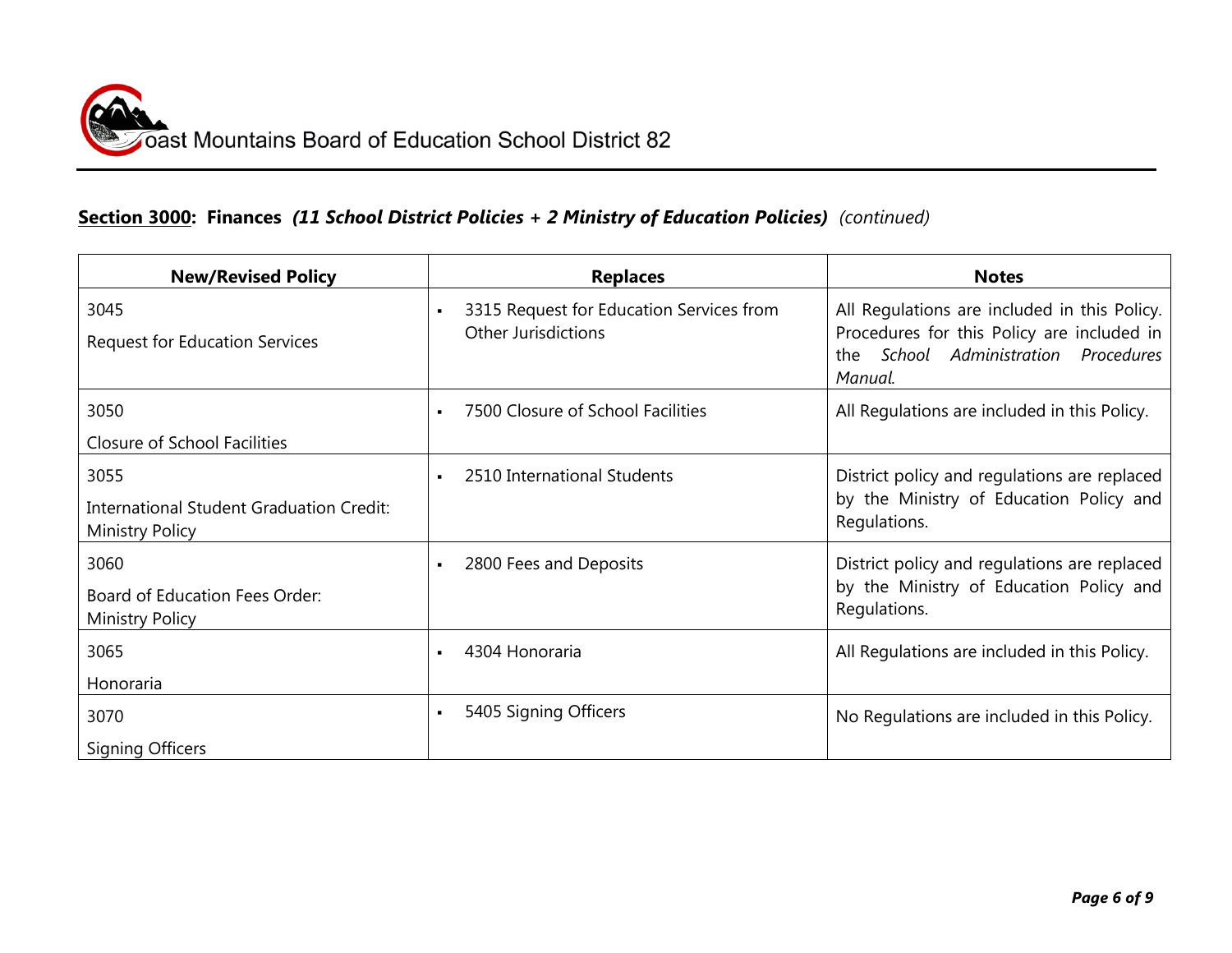## **Section 4000: Facilities, Grounds and Equipment** *(6 Policies)*

| <b>New/Revised Policy</b>                                 | <b>Replaces</b>                                                                                                                                          | <b>Notes</b>                                                                                                                                      |
|-----------------------------------------------------------|----------------------------------------------------------------------------------------------------------------------------------------------------------|---------------------------------------------------------------------------------------------------------------------------------------------------|
| 4010                                                      | 7100 Building Security<br>$\blacksquare$                                                                                                                 | No Regulations are included in this Policy.                                                                                                       |
| <b>Building Security</b>                                  |                                                                                                                                                          |                                                                                                                                                   |
| 4015<br>Video Surveillance                                | 7130 Video Surveillance                                                                                                                                  | No Regulations are included in this Policy.<br>Indicates compliance with Government<br>Regulations.                                               |
| 4020<br>Community Use of School Facilities and<br>Grounds | 7110 Community Use of School Facilities<br>7115 Use of School Grounds by Outside<br>Agencies<br>Use of Schools by Child Care Providers<br>$\blacksquare$ | All Regulations are included in this Policy.<br>Procedures for this Policy are included in<br>School Administration Procedures<br>the.<br>Manual. |
| 4025<br>Theatre Use                                       | 7200 REM Lee Theatre Use<br>7300 Mount Elizabeth Theatre Use                                                                                             | In progress.                                                                                                                                      |
| 4030<br>Pesticides and Herbicides                         | 7405 Pesticides, Herbicides, and Fertilizers<br>7400 Grounds Development                                                                                 | All Regulations are included in this Policy.                                                                                                      |
| 4040<br>School Furnishings and Equipment                  | 7105 Inventories of Furnishings and<br>×<br>Equipment<br>7120 Loan and Rental of School Equipment                                                        | All Regulations are included in this Policy.                                                                                                      |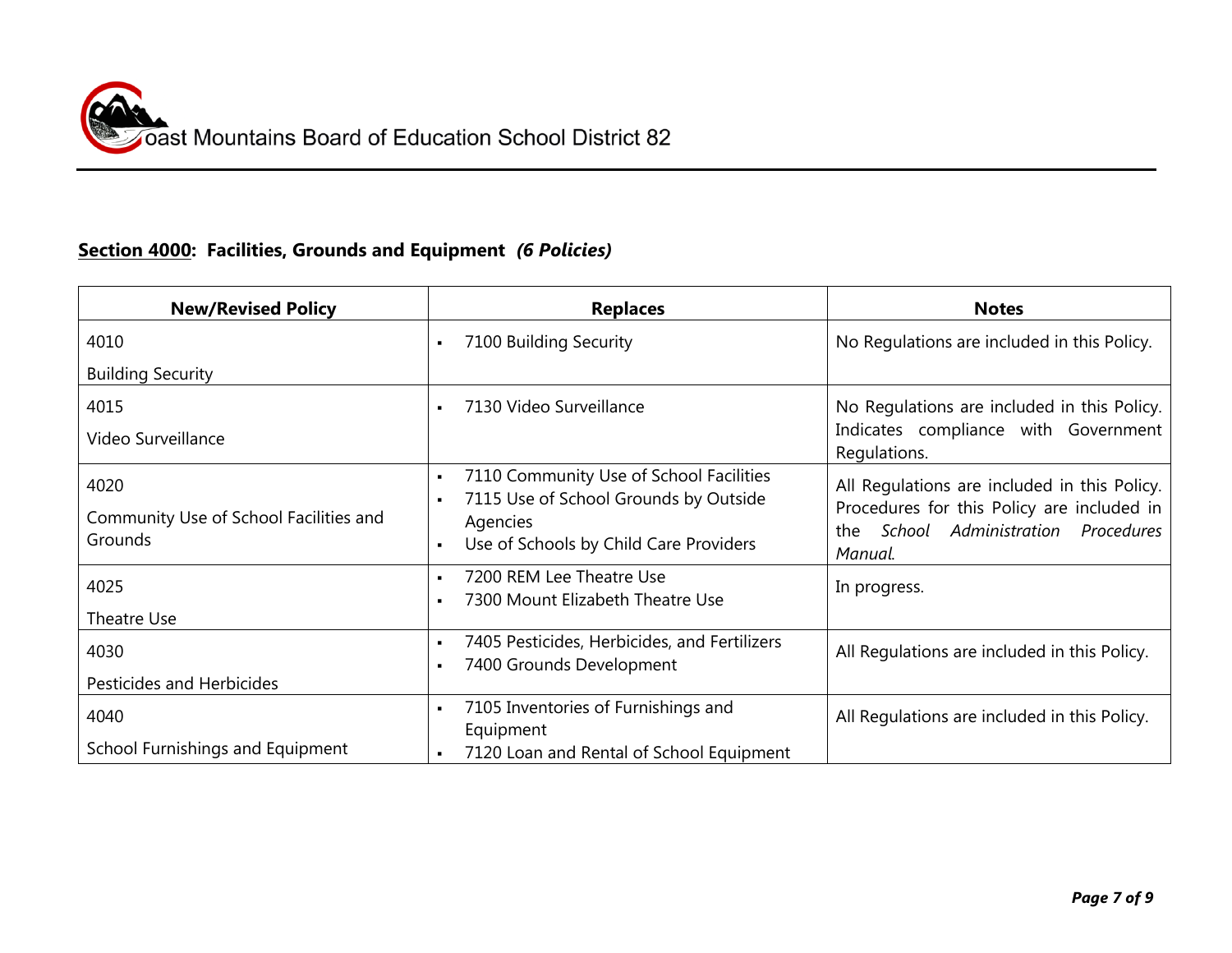### **Section 5000: Governance** *(16 Policies)*

| <b>New/Revised Policy</b>                | <b>Replaces</b>                                                                                                                                                                       | <b>Notes</b>                                                                 |
|------------------------------------------|---------------------------------------------------------------------------------------------------------------------------------------------------------------------------------------|------------------------------------------------------------------------------|
| 5010                                     | 5100 Trustees Code of Ethics<br>$\blacksquare$                                                                                                                                        | No Regulations are included in this Policy.                                  |
| <b>Trustees Code of Ethics</b>           |                                                                                                                                                                                       |                                                                              |
| 5015<br>Communications with the Public   | 5305 Communications with the Public<br>$\blacksquare$<br>5315 Delegations to the Board<br>$\blacksquare$<br>5310 Reports to the Board<br>$\blacksquare$<br>5320 Media Representatives | All Regulations are included in this Policy.                                 |
| 5020                                     | 5800 Policy Development<br>$\blacksquare$                                                                                                                                             | All Regulations are included in this Policy.                                 |
| <b>Policy Development</b>                |                                                                                                                                                                                       |                                                                              |
| 5025                                     | 5105 Management Structure<br>$\blacksquare$                                                                                                                                           | There are no Regulations for this Policy.                                    |
| Management Structure                     |                                                                                                                                                                                       |                                                                              |
| 5030                                     | <b>New</b><br>$\blacksquare$                                                                                                                                                          | All Regulations are included in this Policy.                                 |
| <b>Committee Structure</b>               |                                                                                                                                                                                       |                                                                              |
| 5040                                     | 5710 Freedom of Information, Head and<br>$\blacksquare$                                                                                                                               | All Regulations are included in this Policy.                                 |
| Freedom of Information, Head and Contact | Contact                                                                                                                                                                               | Includes reference to compliance with<br>most recent Government Regulations. |
| 5045                                     | 5900 Attendance at Conventions<br>$\blacksquare$                                                                                                                                      | All Regulations are included in this Policy.                                 |
| <b>Trustee Attendance at Conventions</b> |                                                                                                                                                                                       |                                                                              |
| 5050                                     | 5208 School Parent Advisory Councils<br>$\blacksquare$                                                                                                                                | There are no Regulations for this Policy.                                    |
| <b>Parent Advisory Councils</b>          |                                                                                                                                                                                       |                                                                              |